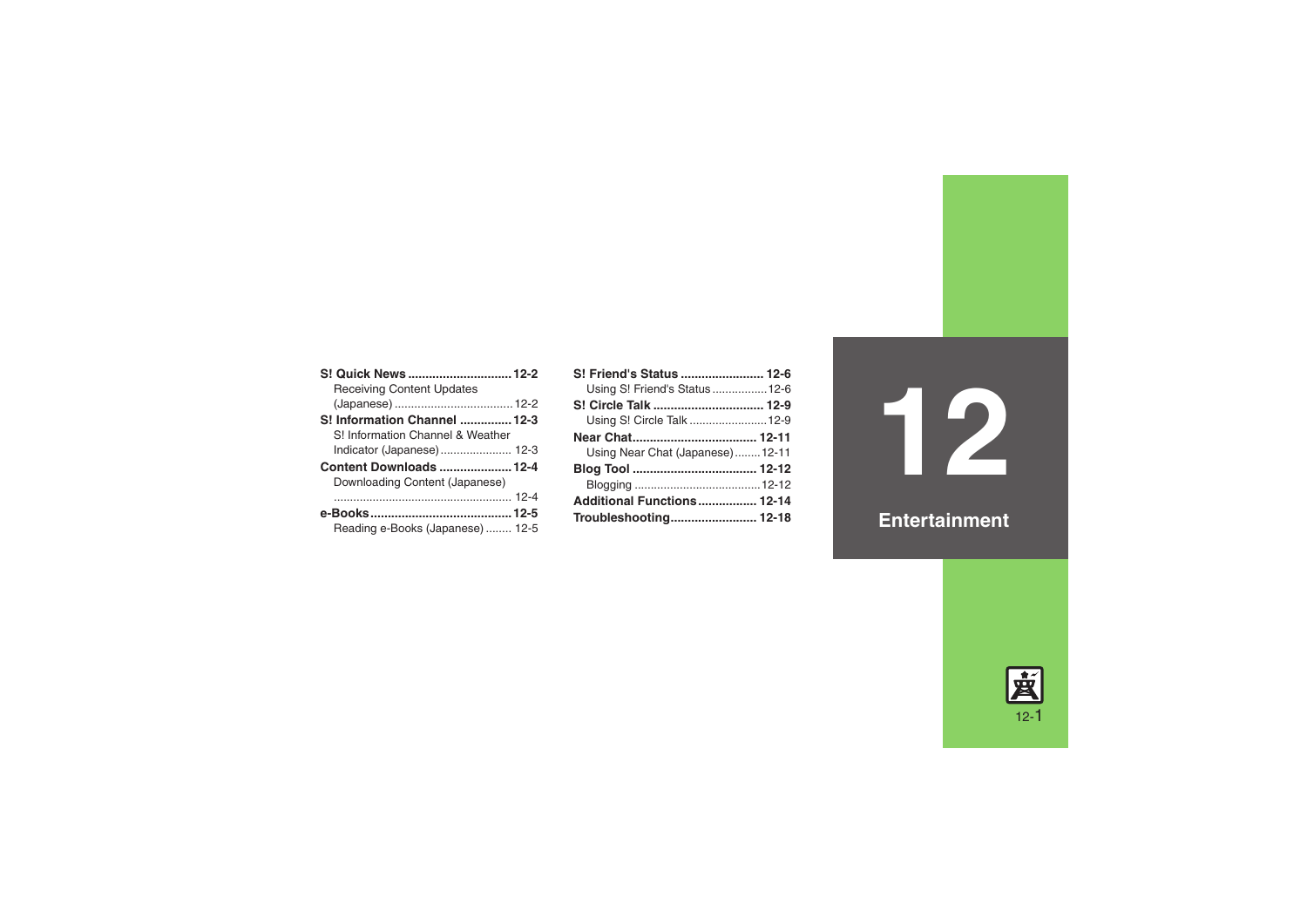## <span id="page-1-0"></span>**S! Quick News**

# <span id="page-1-1"></span>**Receiving Content Updates (Japanese)**

View content updates or breaking news. Packet transmission fees apply (except when downloading via Wi-Fi).



S! Quick News List

<主答録)

 $=$  <<<br/> $\overline{ABB}$ 



**Updating Items Manually [S! Quick News List] Select item**  $\blacktriangleright$  $\textcircled{\tiny{\textcircled{\tiny{\#}}}} \Rightarrow \textcircled{\tiny{\textcircled{\tiny{\#}}}} \Rightarrow \textcircled{\tiny{\textcircled{\tiny{\#}}}} \Rightarrow \textcircled{\tiny{\textcircled{\tiny{\dag}}}} \Rightarrow \textcircled{\tiny{\textcircled{\tiny{\dag}}}}$ 

#### **Indicators**

| <b>SG</b> | <b>Unread Special</b><br>news | Unread<br>General news      |
|-----------|-------------------------------|-----------------------------|
|           | <b>Read Special</b><br>news   | <b>Read General</b><br>news |
|           | <b>Unread News</b><br>Flash   | Auto update<br>disabled     |
|           | Read News Flash               |                             |

**Advanced**



**<sup>** $\otimes$ **</sup> Updating S! [Quick News List automatically](#page-13-1) [Checking update schedule](#page-13-2) CDeleting S! [Quick News items](#page-13-3) CResetting S! [Quick News List](#page-13-4) Changing** [background image](#page-13-5) ([Accessing source sites](#page-13-6) ([Disabling image download](#page-13-7) (**[P.12-14](#page-13-1)**)

**Entertainment Entertainment**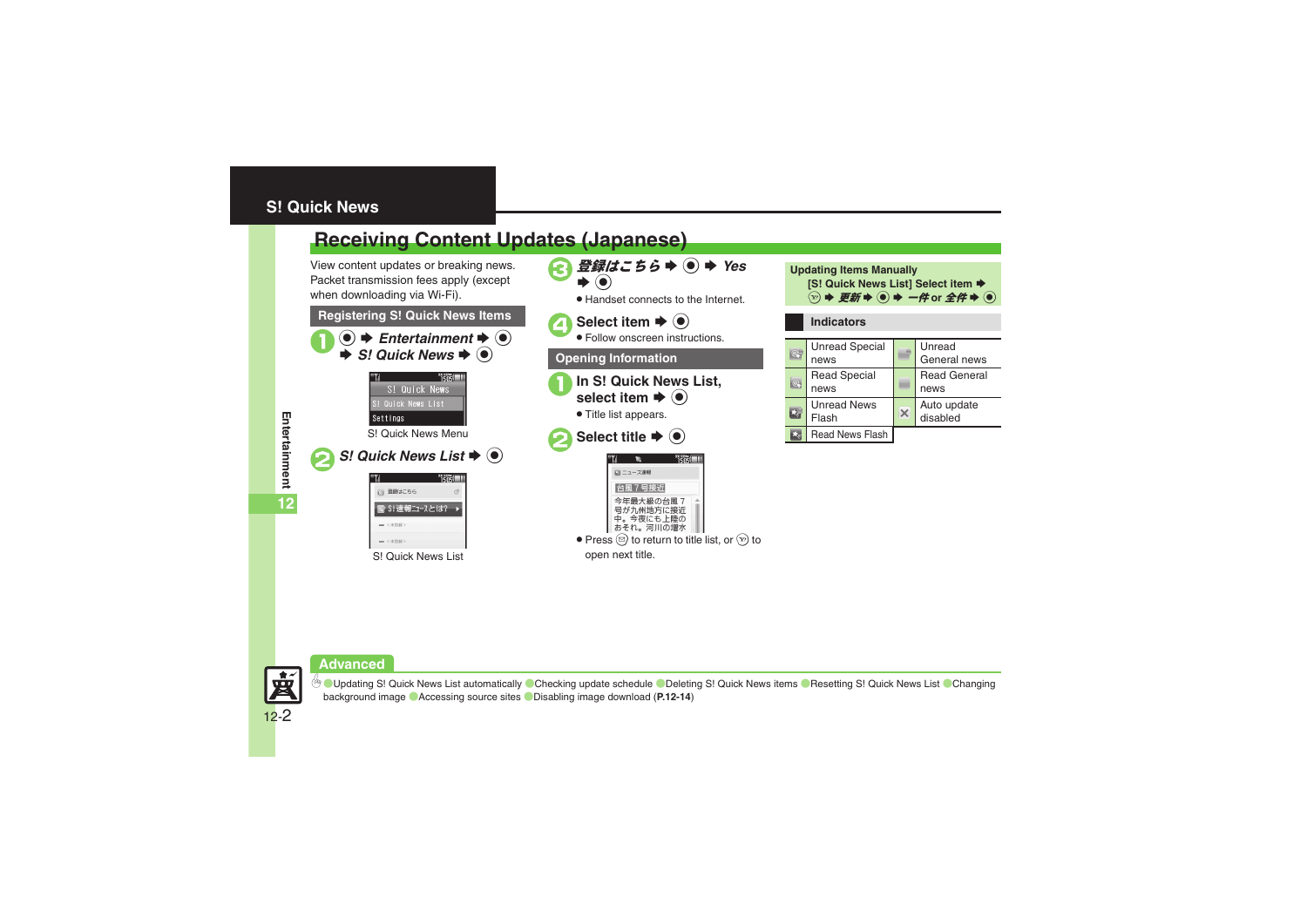### <span id="page-2-1"></span>**S! Information Channel**

# <span id="page-2-0"></span>**S! Information Channel & Weather Indicator (Japanese)**

Subscribe to Japanese mobile periodicals that download to handset automatically; use Weather Indicator as needed.Packet transmission fees apply.

#### **Service Registration & Content Subscription**

 $\textcircled{\textbullet}$   $\blacktriangleright$  *Entertainment*  $\blacktriangleright$   $\textcircled{\textbullet}$ **→ S! Information Channel/** *Weather* ♦ ⊙



S! Information Channel Menu



 $\mathbf 0$ 

**2***Registration/Cancel* ♦ ● . Handset connects to the Internet.

Follow onscreen instructions.

### **New Received Information**

Information window opens for new S! Information Channel info delivery.

# <sup>1</sup>**While Information window appears,** *S! Info. Channel*  $\blacktriangleright$   $\textcircled{\scriptsize{}}$

- S! Information Channel page opens. Follow onscreen instructions.
- S! Information Channel page handling is similar to that of Yahoo! Keitai.



**Opening Unread Latest Issue [S! Information Channel Menu]**  *What's New* ♦ ⊙ **Opening Back Issues [S! Information Channel Menu]** *Back Issue*  $\blacktriangleright$  **⑨**  $\blacktriangleright$  Select date  $\blacktriangleright$  **◉** 

#### **Using Weather Indicator**

After S! Information Channel registration. local area weather indicator appears in Standby.

#### **Manual Update**

**[S! Information Channel Menu]**  *Weather Indicator*  $\blacklozenge$  **●** *Manual*  $Update \rightarrow \textcircled{\textcirc} \rightarrow Yes \rightarrow \textcircled{\textcirc}$ 

#### **Advanced**

b ■[Suppressing Information window for new received info](#page-13-8) ■[Changing Display Size](#page-13-9) ■[Changing scroll unit](#page-13-10) ■[Copying text](#page-14-0) ■Hiding Weather Indicator in [Standby](#page-14-1) ([Canceling Weather Indicator automatic updates](#page-14-2)  ([Suppressing Information window for weather updates](#page-14-3) (And more on **[P.12-14](#page-13-8)** - **[12-15](#page-14-3)**)

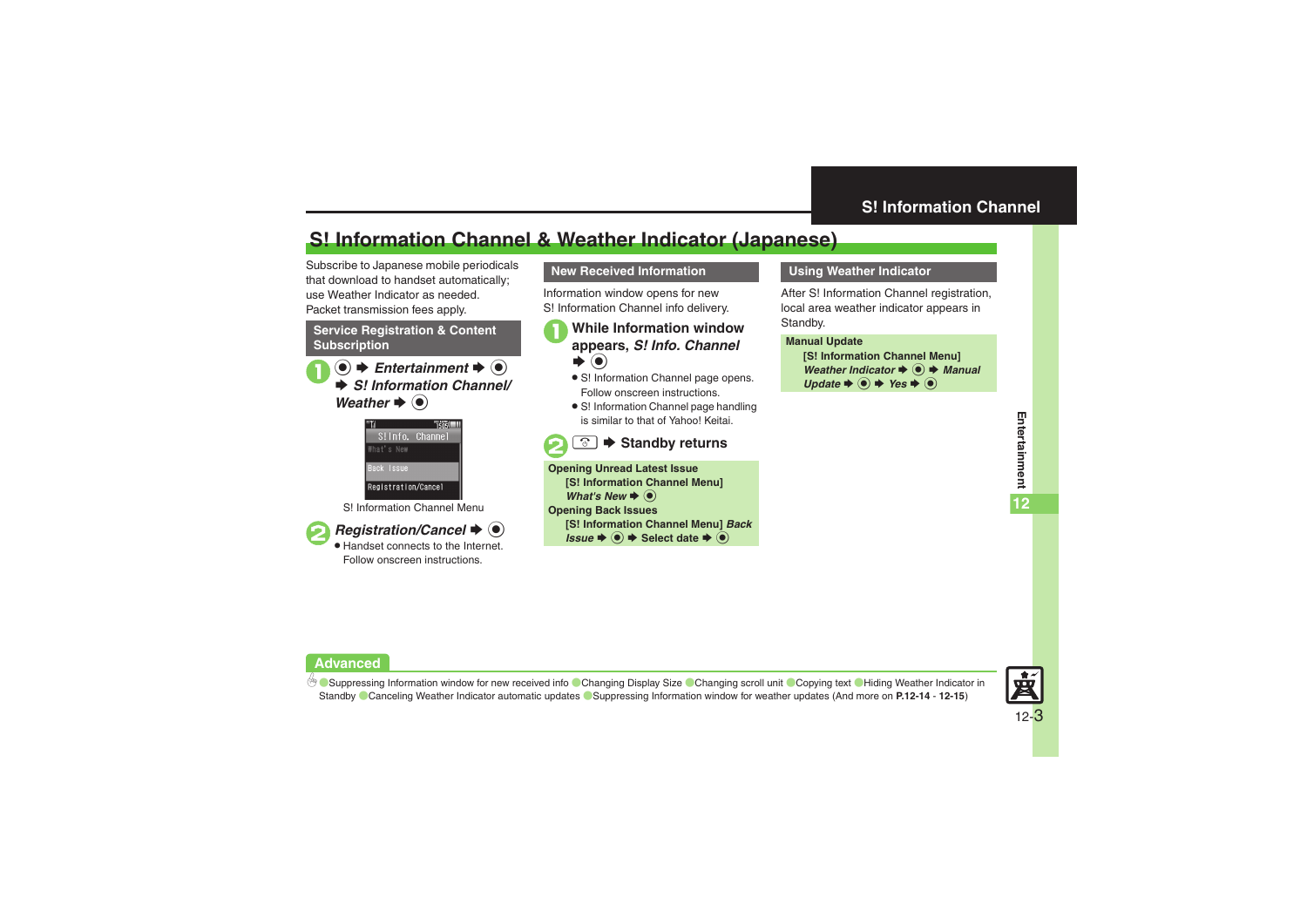# <span id="page-3-1"></span><span id="page-3-0"></span>**Downloading Content (Japanese)**

Download media content via Yahoo! Keitai.

#### **Via S! Contents Store**

| $\blacktriangleright$ Entertainment $\blacktriangleright$ ( $\blacklozenge$ ) |  |  |
|-------------------------------------------------------------------------------|--|--|
|                                                                               |  |  |
| <b>Entertainment</b>                                                          |  |  |
| 戀 S! Information Cha…                                                         |  |  |
| S! Quick News                                                                 |  |  |
| Free Contents                                                                 |  |  |
| ■ S! Contents Store                                                           |  |  |
| <b>■ Media Player</b>                                                         |  |  |
| 龗 S! Friend's Status                                                          |  |  |
| 奮 S! Circle Talk                                                              |  |  |
| <b>Real Near chat</b>                                                         |  |  |
| <b>K</b> Blog Tool                                                            |  |  |
|                                                                               |  |  |

Entertainment Menu

*S!* Contents Store ♦  $\odot$ 

 Handset connects to the Internet. Follow onscreen instructions.



Download free Graphic Mail templates, e-Books, games, etc. Content downloads are free, however, they require Internet connection incurring packet transmission fees (except when downloading via Wi-Fi).







12-4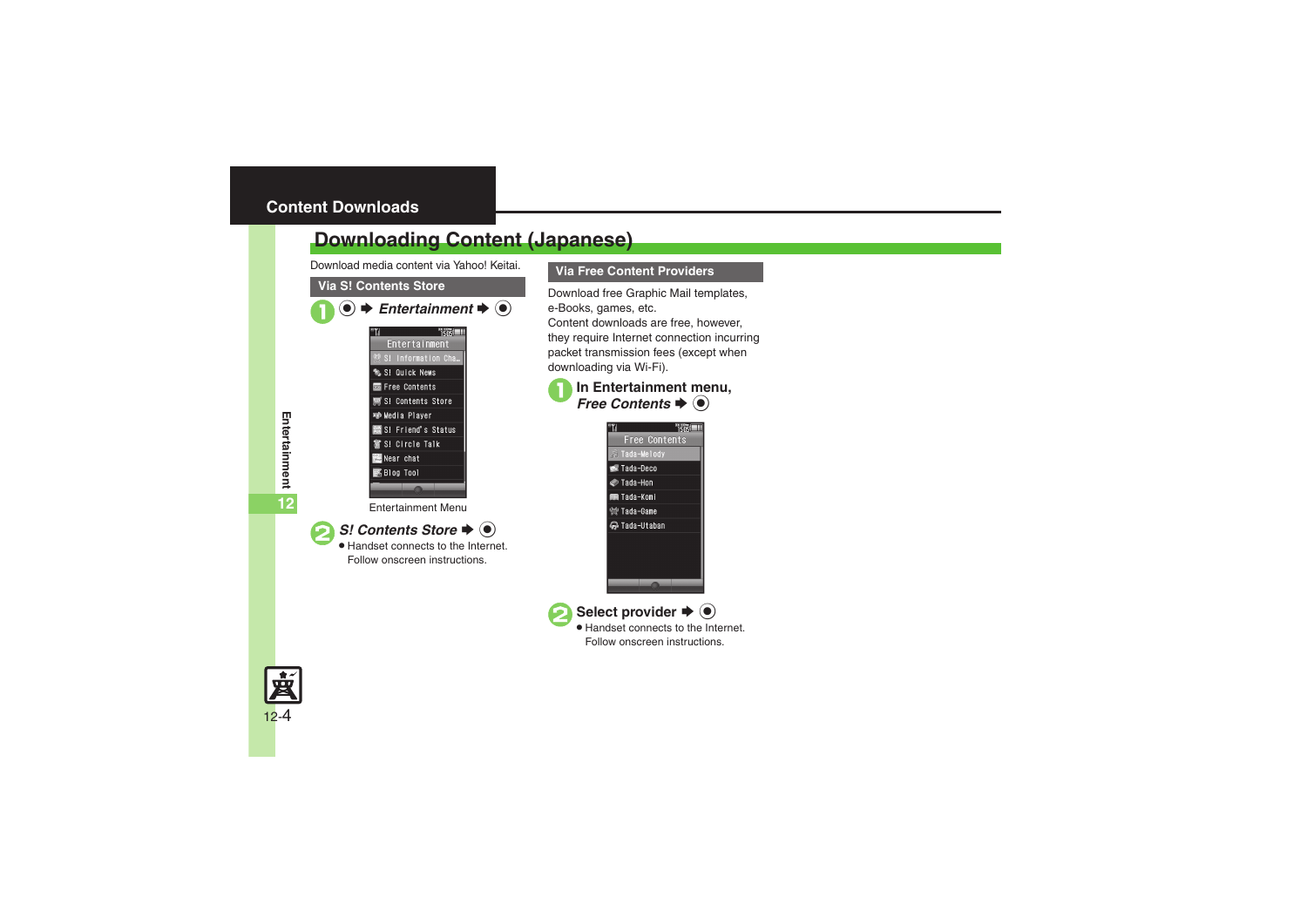# <span id="page-4-1"></span>**Reading e-Books (Japanese)**

#### **Downloading e-Books**

| $\bullet$ $\bullet$ Entertainment $\bullet$ $\bullet$ |  |
|-------------------------------------------------------|--|
| Entertainment                                         |  |
|                                                       |  |

S! Information Cha % S! Quick News

圖 Free Contents

#### S! Contents Store

Entertainment Menu



- Follow onscreen instructions.
- . Downloaded e-Books are saved to Data Folder (Books).

#### **Note**

. Alternatively, go to SH-web Mobile Internet site (シャープメーカーサイト*SH-web* in Bookmarks; see **P.6-9**) for e-Books.

#### **Downloading Free E-Books**

 $\ln \Theta$ , Free Contents  $\Rightarrow$   $\Theta$   $\Rightarrow$ 

- *Tada-Hon* or *Tada-Komi* ♦ ●
- **Follow onscreen instructions.**

### **e-Book Viewer**

Read XMDF books and dictionary files. Some files may not be supported.

### **In Entertainment menu,** r $\blacktriangleright$   $\odot$

• e-Book Viewer starts. Refer to the e-Book Viewer help menu for operational instructions.

#### **Digital Media Viewer**

Read digital magazines and newspapers. Some files may not be supported.

# **In Entertainment menu,**<br>*Digital Media Viewer* → ●

. Digital Media Viewer starts. Refer to the Digital Media Viewer help menu for operational instructions.

### <span id="page-4-0"></span>**BookSurfing®**

Download Contents Keys and read CCF files. Some files may not be supported.



# **In Entertainment menu,**<br>*BookSurfing* → ●

● BookSurfing<sup>®</sup> S! Application starts. Refer to the BookSurfing® help menu for operational instructions.

#### **Moving CCF Files via Memory Card**

• When purchasing a new handset, move CCF files and retrieve Contents Keys to open the files. Some files may need to be re-downloaded.



#### **Advanced**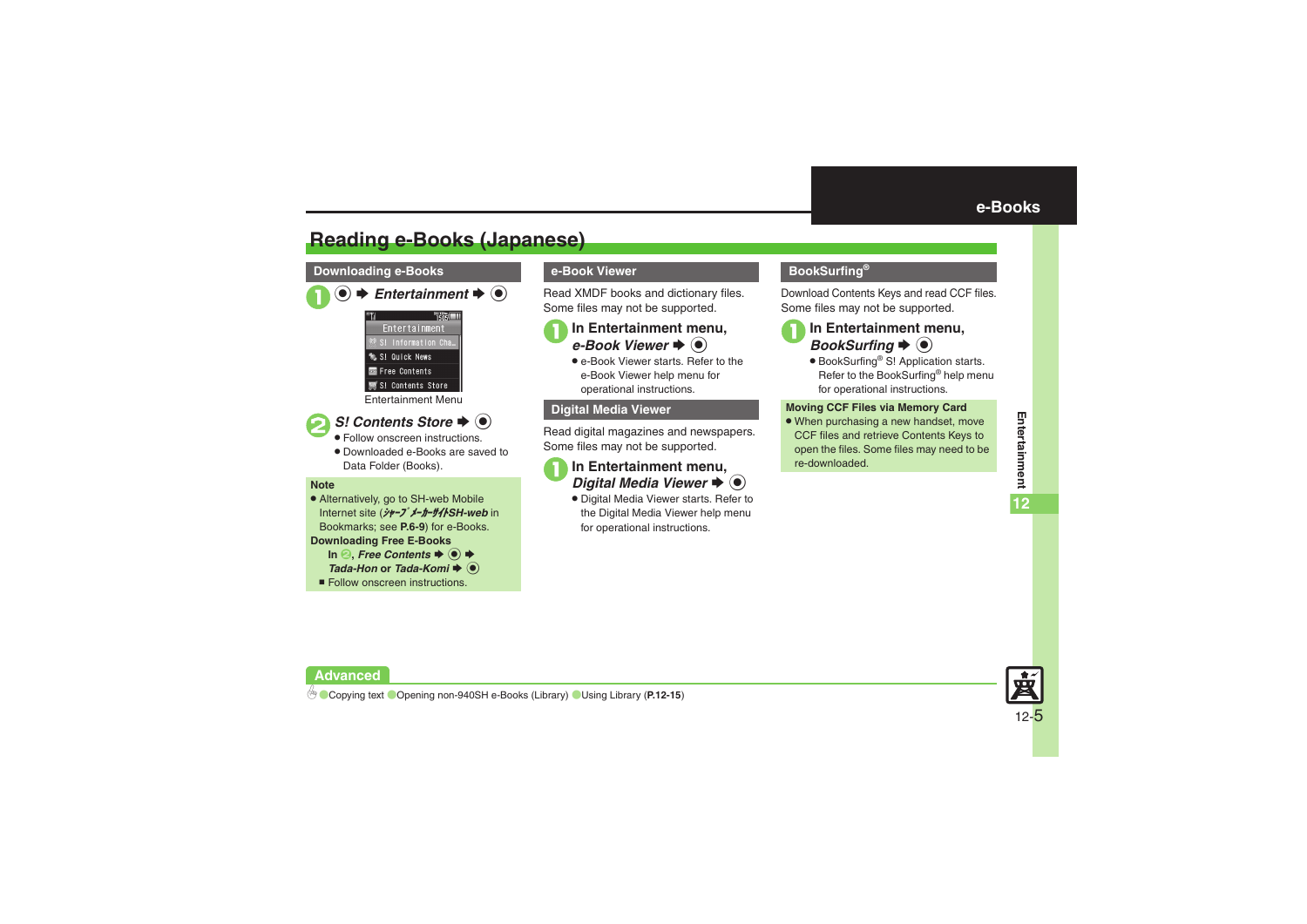### <span id="page-5-0"></span>**S! Friend's Status**

# <span id="page-5-1"></span>**Using S! Friend's Status**

Exchange current usage status, mood, etc. with compatible handsets.

- . Save and organize members in Groups.
- S! Friend's Status requires a separate contract and basic monthly fee.
- . Set Connection status to *Online* first.

### **First S! Friend's Status Use**

Follow these steps to register a number saved in Phone Book; Status, Availability and Comment are sent to the members.

| Tie<br><b>Bill</b><br>凿<br>Yamada Takako<br>私の状況 |
|--------------------------------------------------|
| ♪ Online                                         |
| ❷ ごきげん                                           |
| <b>I</b> Answer Status                           |
| <b>MANSWER OK</b>                                |
| <b>Reply OK</b>                                  |
| <b>膈Join OK</b>                                  |
| <b>Comment&gt;</b>                               |
|                                                  |
|                                                  |

| $\bullet$ $\bullet$ Entertainment $\bullet$ $\bullet$<br>$\Rightarrow$ S! Friend's Status $\Rightarrow$ $\circ$ | Select entry $\blacktriangleright$ ( $\blacklozenge$ ) $\blacktriangleright$ Select<br>phone number $\blacktriangleright$ $\circledcirc$                                                                  |
|-----------------------------------------------------------------------------------------------------------------|-----------------------------------------------------------------------------------------------------------------------------------------------------------------------------------------------------------|
| Change My Status<br>to Online?<br>Yes:<br>N <sub>0</sub>                                                        | Send a member<br>registration<br>request to Ueda<br>Mikio?<br>Yes<br>Nn                                                                                                                                   |
| Yes $\blacktriangleright$ ( $\blacktriangleright$ )                                                             | • Omit number selection step if only<br>one number is saved.                                                                                                                                              |
| A member is not<br>registered.                                                                                  | Yes $\blacktriangleright$ ( $\blacktriangleright$ )<br>· Registration request is sent to the number.                                                                                                      |
| Register a member?<br>Yes<br>N <sub>0</sub>                                                                     | <b>When Request is Accepted</b><br>• An acceptance notice arrives; My Status<br>is sent and member's status appears on<br>handset.                                                                        |
| Yes $\blacktriangleright$ ( $\blacklozenge$ )<br>Phone Book $\blacktriangleright$ ( $\bullet$ )                 | <b>Direct Entry</b><br>In $\textcircled{A}$ , Add New Entry $\blacktriangleright$ $\textcircled{e}$ $\blacktriangleright$ Enter<br>phone number $\Rightarrow$ $\circledcirc$ $\Rightarrow$ $\circledcirc$ |
|                                                                                                                 |                                                                                                                                                                                                           |

#### **Advanced**



**6** C[Adding members](#page-15-0) C[Deleting members](#page-15-1) C[Moving members](#page-15-2) C[Renaming Groups](#page-15-3) C[Rejecting requests](#page-15-4) C[Updating manually](#page-15-5) COpening notices ([Sending My Details image](#page-16-0) (And more on **[P.12-16](#page-15-0)** - **[12-17](#page-16-0)**)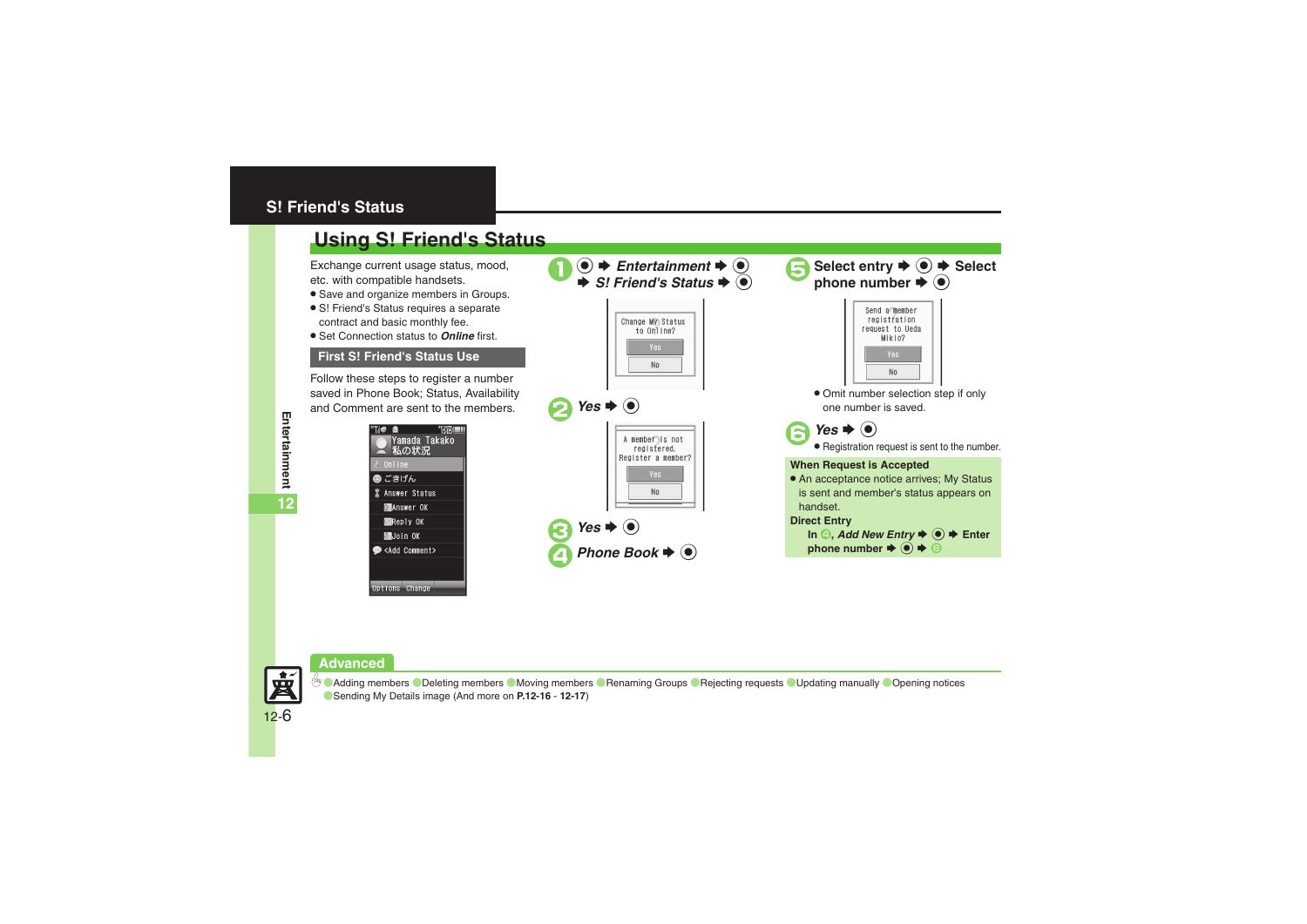

. Member is deleted from S! Friend's Status member list.

#### <span id="page-6-0"></span>**Changing My Status**

Follow these steps to change Status, Availability and Comment; new status is sent to the members.

 $\bigcirc \rightarrow$  **Entertainment**  $\Rightarrow$   $\circledcirc$ <br> $\Rightarrow$  *S!* Friend's Status  $\Rightarrow$   $\circledcirc$  $\Rightarrow \mathcal{U} \circ \mathcal{H} \mathcal{H} \Rightarrow \textcircled{\scriptsize{\bullet}}$ Til® 商 Yamada Takako ■ 私の状況 Connection**Status** ◎ ごきげん **2** Answer Status **MANSWER OK Reply OK** 圖Join OK <Add Comment> My Status Window





Status Template Window



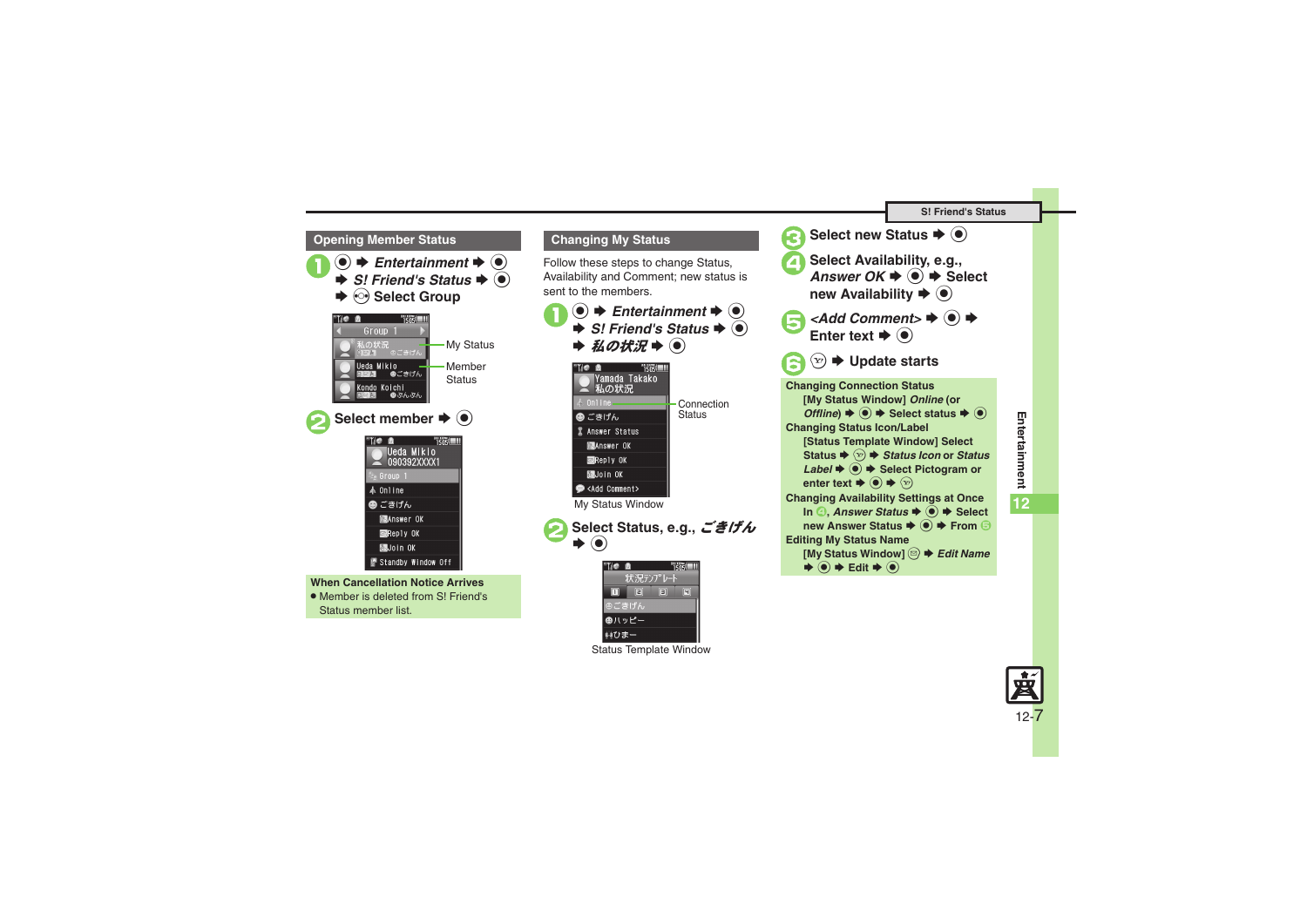#### **Receiving Request from Unsaved Numbers**

When a registration request arrives, a confirmation appears.



Save custom combinations of Status Icon and Status Label to each template.

**Creating Status Templates**

*Status Label*  $\rightarrow$  ● **Enter** 

text  $\blacktriangleright$  ( $\blacklozenge$ )  $\blacktriangleright$   $\langle \triangleright \rangle$ 

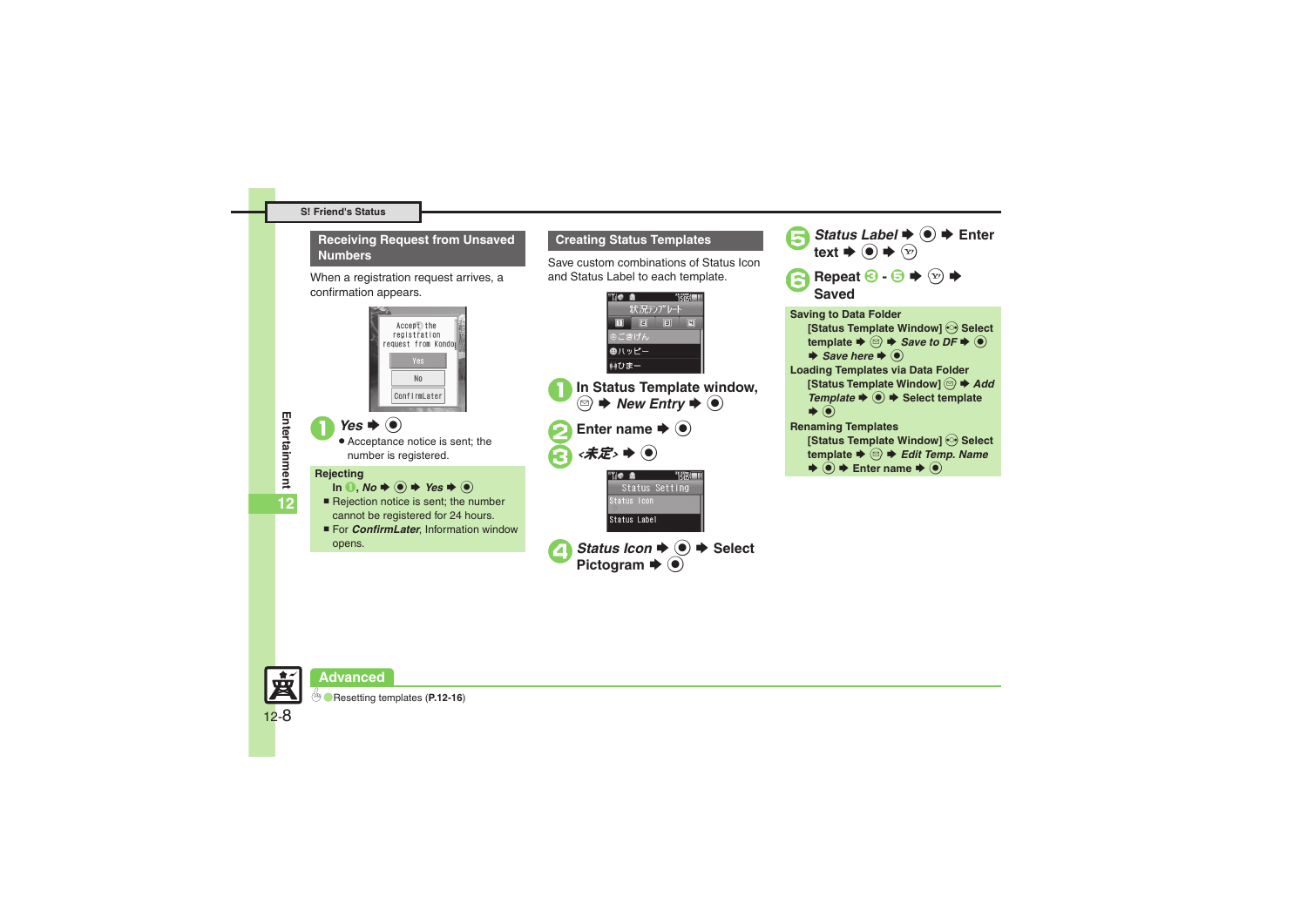# <span id="page-8-1"></span>**Using S! Circle Talk**

Use handset like a walkie-talkie to speak to multiple parties simultaneously.

- . A subscription to S! Friend's Status is required.
- . Packet transmission fees apply during S! Circle Talk.

#### **Registering Members**

Follow these steps to register a number saved in Phone Book:

- $\mathbf 0$  $\bullet$ ◆ Entertainment **◆** ●  $\Rightarrow$  *S!* Circle Talk  $\Rightarrow$   $\circledcirc$ 
	- . When registering a member for the first time, a confirmation appears. Choose Yes and press (b), then skip ahead to  $\bm{\Theta}$ .

**2** <Add New Entry> ♦ ●

|            | <b><i>POXEMA</i></b> |  |
|------------|----------------------|--|
|            | New Entry            |  |
| Individual |                      |  |
| Group      |                      |  |



one number is saved.

• Repeat  $\bigcirc$  -  $\bigcirc$  to add members.

<span id="page-8-0"></span>



**Advanced**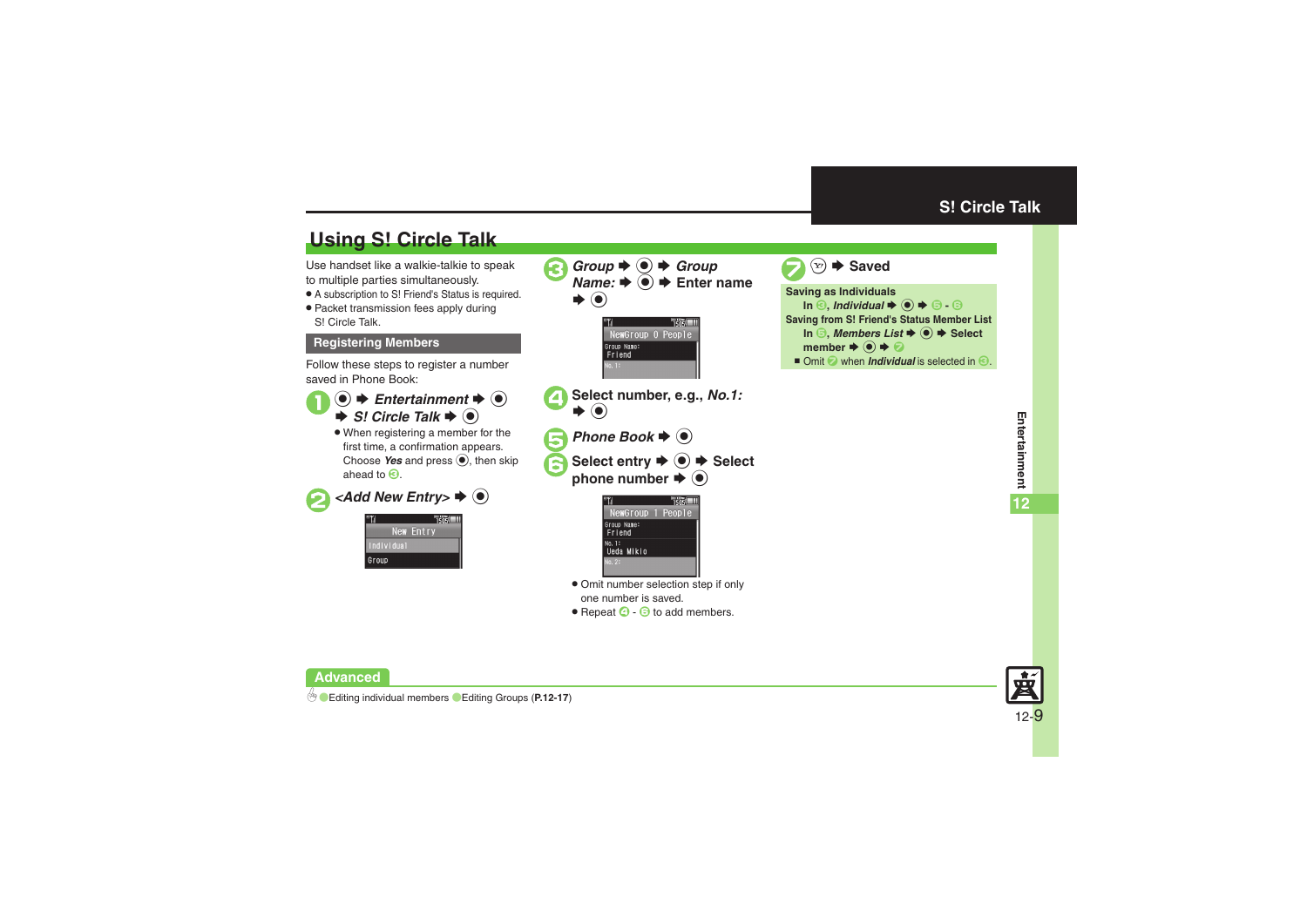#### **S! Circle Talk**

#### **Initiating S! Circle Talk**

Follow these steps to send S! Circle Talk requests to members:

(First, set Connection status to *Online* (**[P.12-7](#page-6-0)**).)

 $\bigcirc \rightarrow \bigcirc$  *Entertainment*  $\Rightarrow \bigcirc$ <br> $\Rightarrow$  *S! Circle Talk*  $\Rightarrow \bigcirc$ 





12-10

宴

### $\bullet$   $\bullet$  **Transmission starts**

• S! Circle Talk starts when request is accepted by a receiver.

. Loudspeaker activates automatically.

#### **Direct Entry**

Enter phone number  $\Rightarrow$   $\bullet$   $\Rightarrow$  *Call S! Circle Talk*  $\rightarrow$   $\odot$   $\rightarrow$   $\odot$ 

**Example Speaking** <sup>1</sup>**Press and hold** ! **when** *Press and Hold* **appears**   $\rightarrow$  **You have the floor** Tie a  $\frac{1}{2}$  is  $\frac{1}{2}$ S! Circle Talk 2 Natsuyama Sora Ueda Mikio Press and Hold **E** 

**S! Circle Talk Operations**

. *:My Turn* appears when you have the floor.

 $Add$ 

- **EXECTED HOLDING <u>A</u> Floor is Release a Floor** is
	- **released**
	- . Warning tone sounds before time limit.

#### **Incoming Calls during S! Circle Talk**

. Incoming calls are rejected. Set handset to exit S! Circle Talk to answer incoming calls as needed.

#### **Canceling Loudspeaker**

**During S! Circle Talk,**  $\bullet$ 

- To reactivate, follow these steps:
- **(●)**  $\blacklozenge$  **While message appears,**

#### [ **Exiting S! Circle Talk**



• S! Circle Talk ends automatically when there is only one participant left, including yourself.

#### **Rejoining S! Circle Talk**

- $\odot$ **/** $\odot$   $\blacklozenge$  **Select most recent S! Circle Talk record**  $\blacklozenge$  **<sup>** $\bigcirc$ **</sup>** *Rejoin Circle Talk*  $\blacklozenge$
- Not available when S! Circle Talk has ended or maximum number of participants are already engaged.

#### **Accepting S! Circle Talk Request**

- **While handset is ringing/ vibrating, ◆ S! Circle Talk starts**
	- Alternatively, press  $\Box$ .
	- . S! Circle Talk Operations: left

**Advanced**

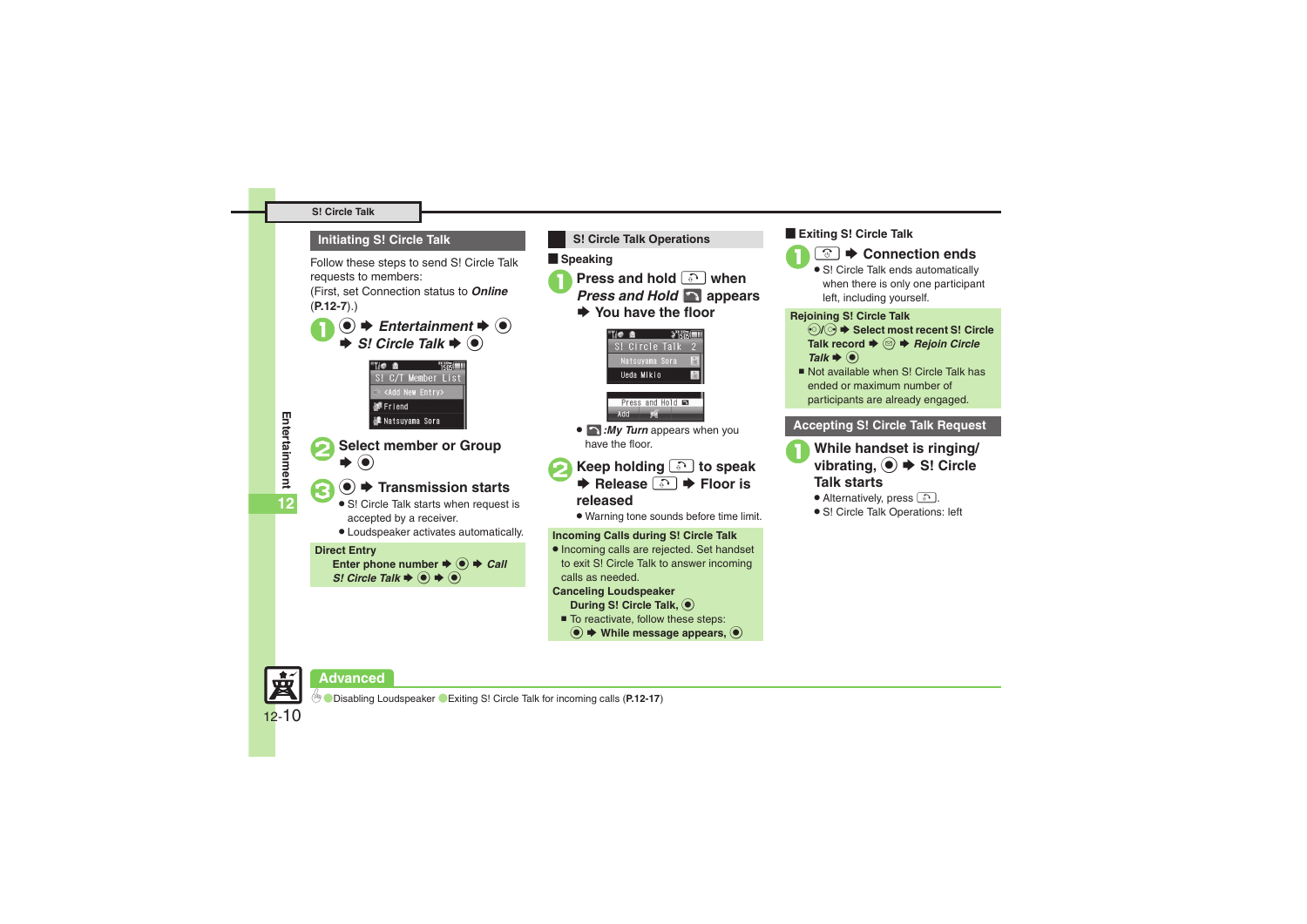# <span id="page-10-1"></span>**Using Near Chat (Japanese)**

Exchange real-time text messages wirelessly with compatible Bluetooth® devices within ten meters. (Available even when handset is out-of-range.) Because this application employs Bluetooth® wireless technology transmission/connection fees do not apply.

#### **Access Restriction**

• In the event that this handset may be used by a minor, access to this application may be password restricted by a supervising adult. In this case, Handset Code access must also be managed to prevent the execution of Memory All Clear that may be used to reset the application password.

 $\mathbf 0$  $\bullet$ ◆ Entertainment ◆ **●**  $\blacktriangleright$  *Near chat*  $\blacktriangleright$   $\odot$ 



# $\bullet$  Yes  $\bullet$   $\bullet$

- . Near Chat S! Application starts.
- . A confirmation appears. Read the message and press  $\circledcirc$  (はい) or → (いいえ).
- . For more, see Near Chat S! Application instructions.

#### **Sending Near Chat Request <b>Receiving Near Chat Request**

<span id="page-10-0"></span>When a Near Chat request arrives, a tone sounds and S! Appli Notification appears.



After a period of inactivity, Information window opens, tone sounds and notification appears.

- $\bigcirc$  *Yes*  $\bigcirc$ 
	- . Near Chat S! Application starts.
	- . A confirmation appears. Read the message and press  $\circledcirc$  (はい) or ② (いいえ).
	- . For more, see Near Chat S! Application instructions.

**Rejecting Request In 0**, *No*  $\blacklozenge$   $\odot$ 

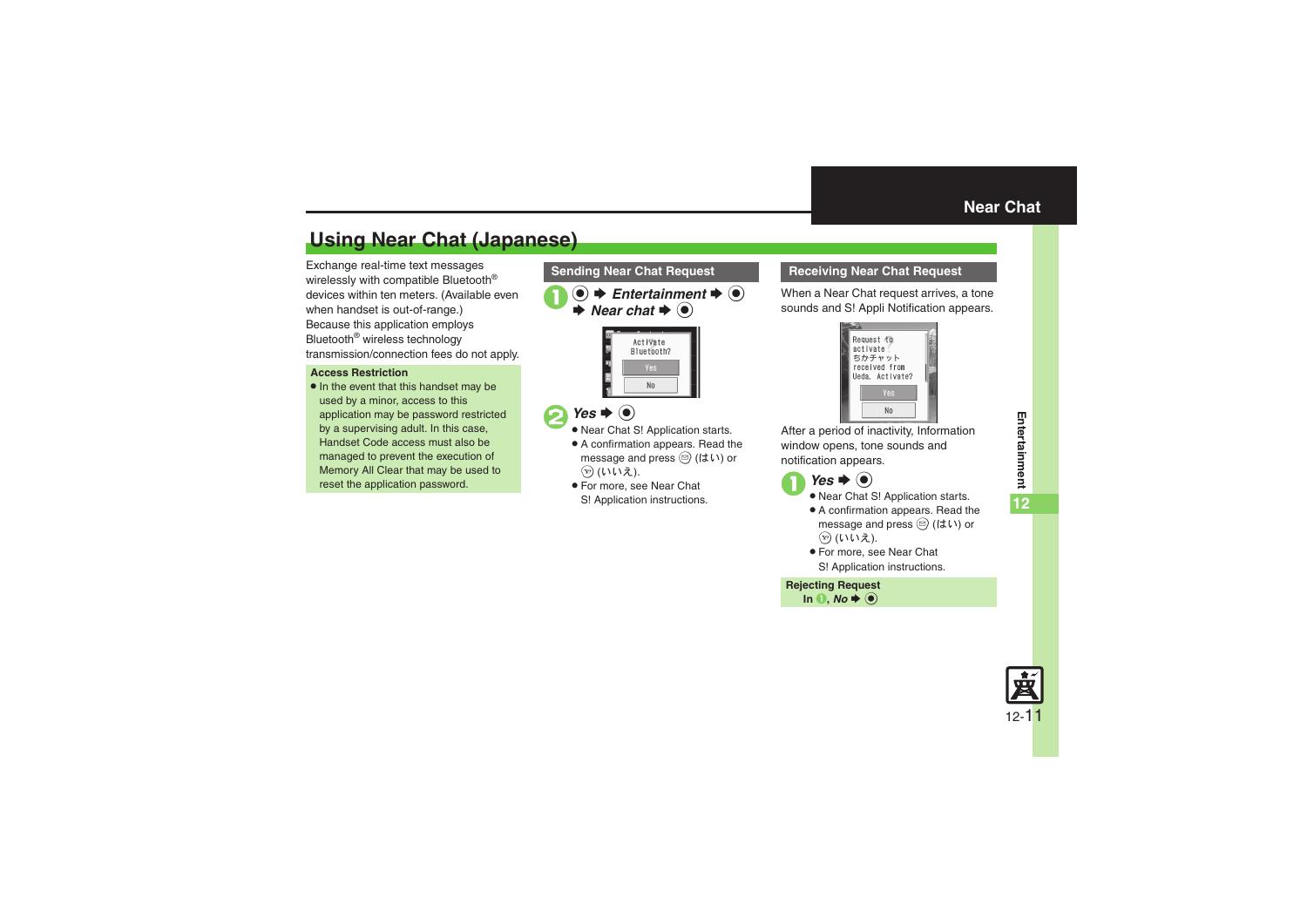## <span id="page-11-0"></span>**Blog Tool**

## <span id="page-11-1"></span>**Blogging**

Save blog details to view or update blogs easily on handset.

#### **Saving Blog Details**

### **Setup for Posting via Mail**

Follow these steps to save blog name and address for posting:





**Setup for Posting via the Internet** Save URL for Yahoo! Keitai or PC sites, or both. <sup>1</sup>**In Blog Setting menu,** *Refer/ Send by Yahoo! Keitai* **or**  *Refer/Send by PCSite/Direct Browser*  $\blacklozenge$   $\odot$ **TisosIIII** 







**12**



# **Advanced**

0([Editing entries](#page-16-5) ([Deleting entries](#page-16-6) (**[P.12-17](#page-16-5)**)

Blog Setting Menu

Blog by send Mail Refer/Send by Yahoo! ... Refer/Send by PCSite/...

12-12

要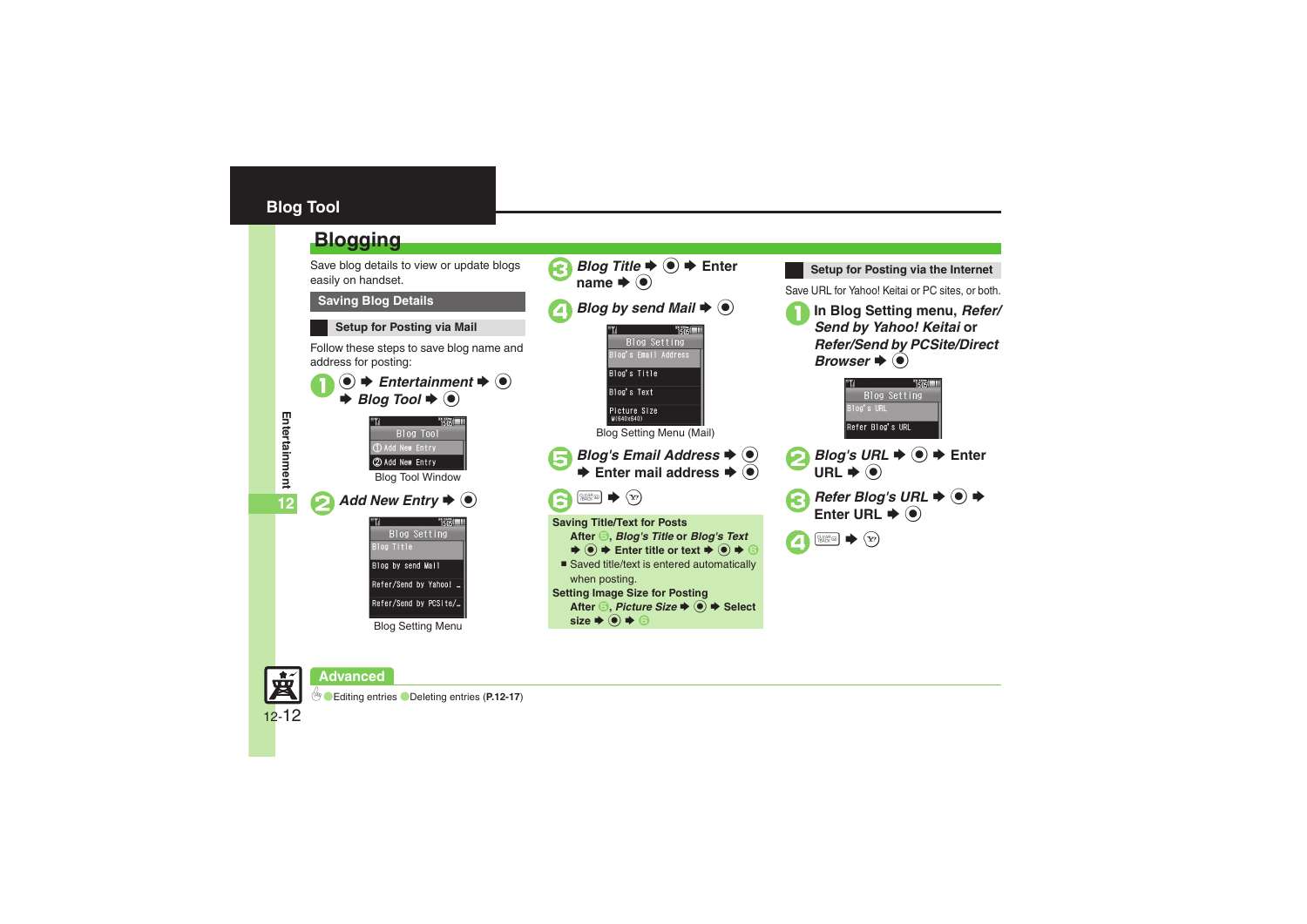#### **Posting to Blogs**

Complete setup for posting via mail/ Internet beforehand.

#### **Posting via Mail**

**In Blog Tool window, select**  $\blacktriangleright$   $\textcircled{\scriptsize{}}$ 



# **2** Blog by send Mail  $\rightarrow$  <sup>0</sup>

- S! Mail Composition window opens with address entered.
- Omit <sup>2</sup> if no URL is saved for posting.



**Posting via the Internet**

**In Blog Tool window, select**  $\blacktriangleright$   $\textcircled{\scriptsize{}}$ 

# **2***Blog by send Browser* ♦ ●

- . Page of URL saved in *Blog's URL* opens.
- Omit **O** if no address is saved for posting.
- **•** If PC Site Browser message appears, follow onscreen prompts.

**When URLs for Yahoo! Keitai & PC Sites** 

### **are Saved**

**After <sup>●</sup>, select browser ◆ ●** 

### **Opening Blog Page**

- **In Blog Tool window, select**  $\blacktriangleright$   $\odot$
- . Page of URL saved in *Refer Blog's URL* opens.
- **.** If PC Site Browser message appears, follow onscreen prompts.

#### **When URLs for Yahoo! Keitai & PC Sites are Saved**

**After ●, select browser ♦ ●** 

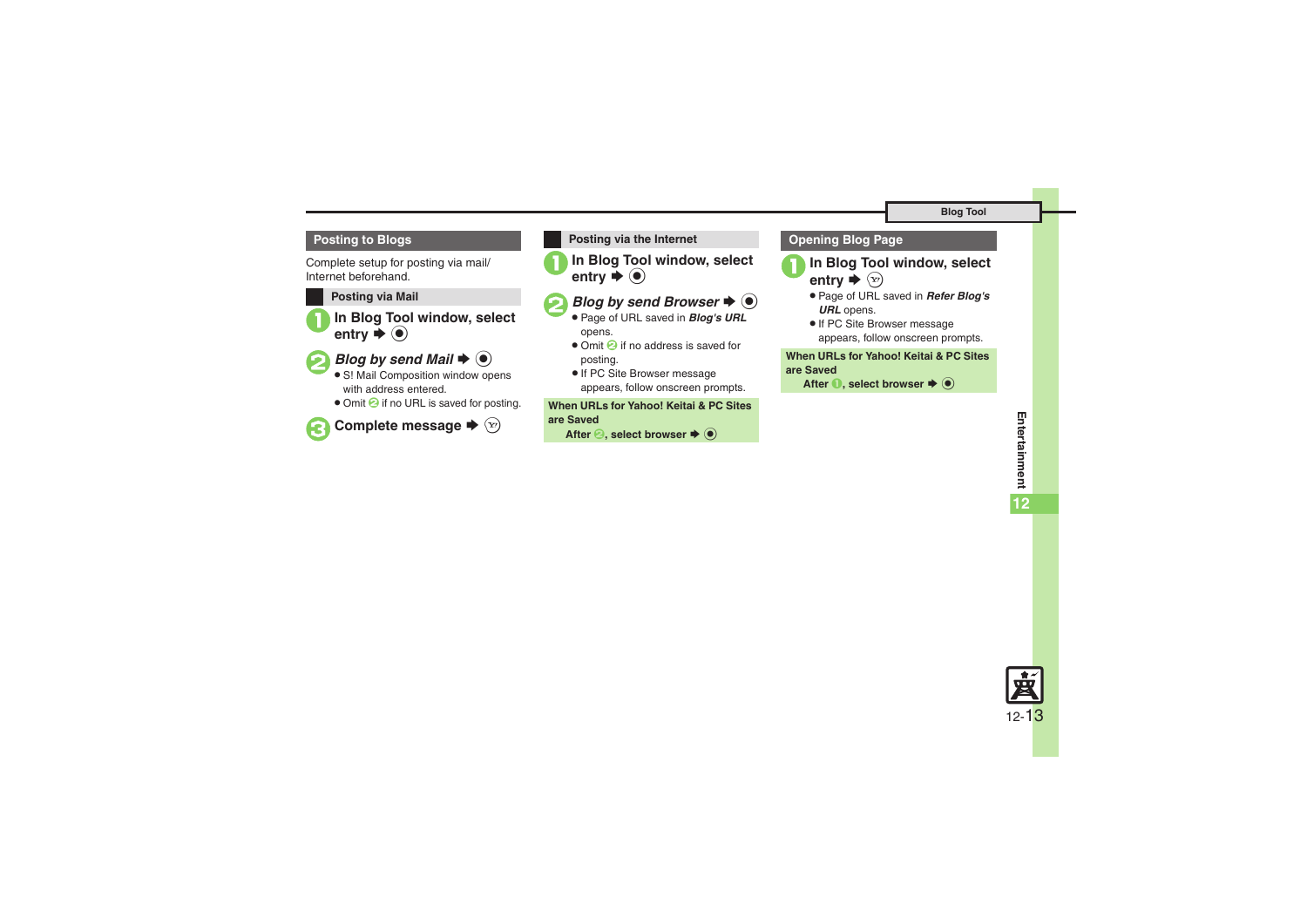### <span id="page-13-0"></span>**Additional Functions**

<span id="page-13-3"></span><span id="page-13-2"></span><span id="page-13-1"></span>

| <b>S! Quick News</b>                                          |                                                                                                                                                                                                                                                                                                                                                                                                                                                                                                                                                                                                                                                                             |
|---------------------------------------------------------------|-----------------------------------------------------------------------------------------------------------------------------------------------------------------------------------------------------------------------------------------------------------------------------------------------------------------------------------------------------------------------------------------------------------------------------------------------------------------------------------------------------------------------------------------------------------------------------------------------------------------------------------------------------------------------------|
| <b>Opening/Updating Items</b>                                 |                                                                                                                                                                                                                                                                                                                                                                                                                                                                                                                                                                                                                                                                             |
| <b>Updating S! Quick</b><br><b>News List</b><br>automatically | Entertainment $\Rightarrow$ ( $\bullet$ ) $\Rightarrow$ S! Quick News $\Rightarrow$<br>$\bullet$ $\bullet$ Settings $\bullet$ $\bullet$ $\bullet$ Automatic Update $\bullet$<br>$\bullet$ $\bullet$ Select item $\bullet$ $\bullet$ Select interval or<br>choose $On \rightarrow \bullet$<br>. If a confirmation appears after completing above,<br>$pres0(0)$ .<br>• When selecting an item set to <i>Off</i> , a confirmation appears.<br>• When Special is set to On, items are updated every<br>four hours.<br>• When General is set to On, items are updated once a day.<br>• Updating items may incur high packet transmission<br>fees.<br>· Only available in Japan. |
| <b>Checking update</b><br>schedule                            | $\bullet$ $\bullet$ Entertainment $\bullet$ $\bullet$ $\bullet$ S! Quick News $\bullet$<br>$\bullet$ $\bullet$ Settings $\bullet$ $\bullet$ Check Schedule $\bullet$ $\bullet$                                                                                                                                                                                                                                                                                                                                                                                                                                                                                              |
| <b>Deleting S! Quick</b><br><b>News items</b>                 | Start Here $\odot$ $\Rightarrow$ Entertainment $\Rightarrow$ $\odot$ $\Rightarrow$ S! Quick<br>News $\Rightarrow$ $\circledast$ $\Rightarrow$ S! Quick News List $\Rightarrow$ $\circledast$ $\Rightarrow$<br>Select item $\Rightarrow$ $\textcircled{=}$ $\Rightarrow$ See below<br><b>One Entry</b><br>$-\mathbf{\#}$ $\bullet$ $\bullet$ $\bullet$ Yes $\bullet$ $\bullet$<br><b>All Entries</b><br>$\hat{\mathcal{L}} \hat{H}$ $\Rightarrow$ ( $\bullet$ ) $\Rightarrow$ Enter Handset Code $\Rightarrow$ ( $\bullet$ ) $\Rightarrow$ Yes<br>$\blacktriangleright$ (0)                                                                                                  |
| <b>Resetting S! Quick</b><br><b>News List</b>                 | $\bullet$ $\bullet$ Entertainment $\bullet$ $\bullet$ $\bullet$ S! Quick News $\bullet$<br>$\bullet$ $\bullet$ Settings $\bullet$ $\bullet$ $\bullet$ Delete S! Quick News<br><i>Lists</i> $\Rightarrow$ ( $\bullet$ ) $\Rightarrow$ Enter Handset Code $\Rightarrow$ ( $\bullet$ ) $\Rightarrow$ Yes<br>$\blacktriangleright$ (e)<br>. Not available during automatic updates.                                                                                                                                                                                                                                                                                             |

#### [ **Other**

<span id="page-13-6"></span><span id="page-13-5"></span>

| Changing<br>background image       | Entertainment $\bullet$ ( $\bullet$ ) $\bullet$ S! Quick News<br>Settings $\Rightarrow$ ( $\bullet$ ) $\Rightarrow$ Change Skin $\Rightarrow$ ( $\bullet$ )<br>Select pattern $\blacktriangleright$ $\bullet$                                        |
|------------------------------------|------------------------------------------------------------------------------------------------------------------------------------------------------------------------------------------------------------------------------------------------------|
| <b>Accessing source</b><br>sites   | Entertainment $\Rightarrow$ ( $\bullet$ ) $\Rightarrow$ S! Quick News<br>S! Quick News List $\Rightarrow$ O $\Rightarrow$ Select item<br>Select title $\bigstar$ ( $\bullet$ ) $\bigstar$ Select linked title<br>$\rightarrow$ Yes $\rightarrow$ (0) |
| <b>Disabling image</b><br>download | Entertainment $\Rightarrow$ ( $\bullet$ ) $\Rightarrow$ S! Quick News<br>Settings $\Rightarrow$ ( $\bullet$ ) $\Rightarrow$ Show Image $\Rightarrow$ ( $\bullet$ ) $\Rightarrow$<br>∩ff                                                              |

#### <span id="page-13-7"></span>**S! Information Channel**

#### **Receiving Information**

<span id="page-13-8"></span>

| <b>Suppressing</b><br>Information<br>window for new<br>received info | Entertainment $\blacktriangleright \textcircled{e}$ $\blacktriangleright$ S! Information<br>Channel/Weather $\blacklozenge$ $\bigcirc$ $\blacktriangleright$ Notification $\blacktriangleright$ $\bigcirc$ $\blacktriangleright$<br>$Off \rightarrow$ |
|----------------------------------------------------------------------|-------------------------------------------------------------------------------------------------------------------------------------------------------------------------------------------------------------------------------------------------------|
| Requesting<br>re-delivery                                            | $\odot$ $\rightarrow$ Entertainment $\rightarrow$ $\odot$ $\rightarrow$ S! Information<br>Channel/Weather $\bullet$ $\bullet$ $\bullet$ Get Latest Contents<br>$\rightarrow$ Yes $\rightarrow$ ( $\bullet$ )                                          |
| <b>Information Pages</b>                                             |                                                                                                                                                                                                                                                       |

<span id="page-13-10"></span><span id="page-13-9"></span><span id="page-13-4"></span>

| <b>Changing Display</b><br><b>Size</b> | On a page, $\textcircled{3}$ $\Rightarrow$ Settings $\Rightarrow$ $\textcircled{4}$ $\Rightarrow$ Display Size                                             |
|----------------------------------------|------------------------------------------------------------------------------------------------------------------------------------------------------------|
| <b>Changing scroll</b><br>unit         | On a page, $\textcircled{3}$ $\rightarrow$ Settings $\rightarrow$ O $\rightarrow$ Scroll Unit<br>$\rightarrow$ O $\rightarrow$ Select unit $\rightarrow$ O |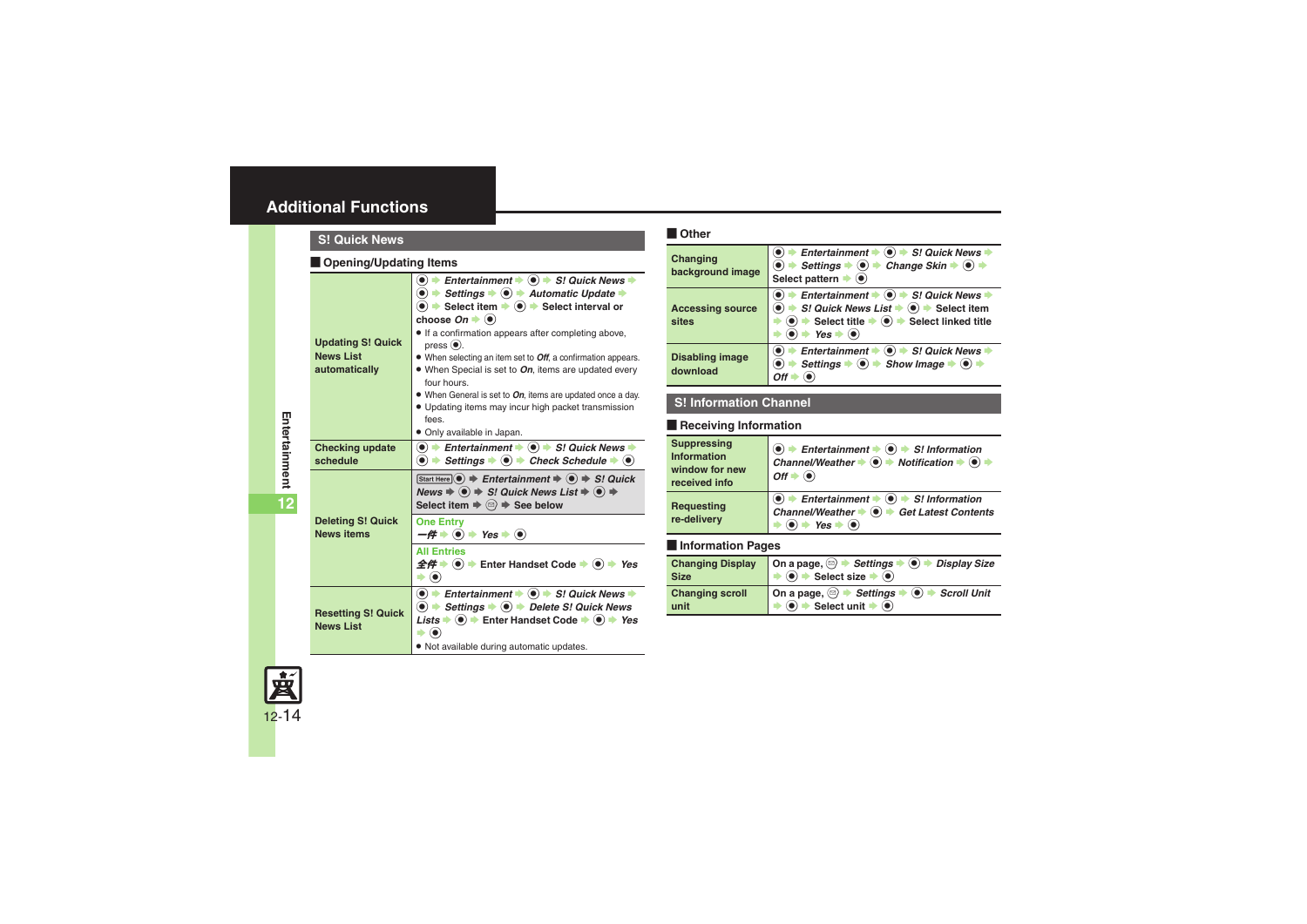#### **Additional Functions**

<span id="page-14-3"></span><span id="page-14-2"></span><span id="page-14-1"></span><span id="page-14-0"></span>

| <b>Copying text</b>                                                       | On a page, $\textcircled{=}$ $\rightarrow$ <i>Copy Text</i> $\rightarrow$ $\textcircled{=}$ Select first<br>character $\blacktriangleright$ ( $\blacklozenge$ ) $\blacktriangleright$ Highlight text range $\blacktriangleright$ ( $\blacklozenge$ )                                                                                                                      |
|---------------------------------------------------------------------------|---------------------------------------------------------------------------------------------------------------------------------------------------------------------------------------------------------------------------------------------------------------------------------------------------------------------------------------------------------------------------|
| <b>Saving files to Data</b><br><b>Folder</b>                              | On a page, $\textcircled{a}$ $\rightarrow$ Save Items $\rightarrow$ ( $\bullet$ ) $\rightarrow$ Select<br>file $\Rightarrow$ ( $\bullet$ ) $\Rightarrow$ Save $\Rightarrow$ ( $\bullet$ ) $\Rightarrow$ Enter name $\Rightarrow$ ( $\bullet$ ) $\Rightarrow$<br>Save here $\blacktriangleright$ ( $\blacklozenge$ )<br>· Some files are saved automatically.              |
| Opening page<br>properties                                                | On a page, $\textcircled{a}$ $\rightarrow$ <i>Details</i> $\rightarrow$ $\textcircled{e}$                                                                                                                                                                                                                                                                                 |
| Weather Indicators                                                        |                                                                                                                                                                                                                                                                                                                                                                           |
| <b>Checking weather</b><br>forecast                                       | $\langle \bullet \rangle$ $\Rightarrow$ Entertainment $\Rightarrow$ $\langle \bullet \rangle$ $\Rightarrow$ S! Information<br>Channel/Weather $\bullet$ $\bullet$ Weather Indicator $\bullet$<br>$\bullet$ $\bullet$ Weather $\bullet$ $\bullet$                                                                                                                          |
| <b>Changing weather</b><br>forecast page font<br>size                     | On a page, $\textcircled{3}$ $\blacktriangleright$ Settings $\blacktriangleright$ ( $\textcircled{4}$ ) $\blacktriangleright$ Font Size $\blacktriangleright$<br>$\left( \bullet \right)$ $\bullet$ Select size $\bullet$ $\left( \bullet \right)$                                                                                                                        |
| <b>Hiding Weather</b><br>Indicator in<br><b>Standby</b>                   | $\textcircled{\textbullet}$ $\textuparrow$ Entertainment $\textuparrowled{\textbullet}$ $\textuparrowled{\textbullet}$ S! Information<br>Channel/Weather $\bullet$ ( $\bullet$ ) $\bullet$ Weather Indicator $\bullet$<br>$\bullet$ $\bullet$ Settings $\bullet$ $\bullet$ $\bullet$ Standby Setting $\bullet$ $\bullet$<br>$\rightarrow$ Off $\rightarrow$ ( $\bullet$ ) |
| <b>Canceling Weather</b><br>Indicator<br>automatic updates                | $\langle \bullet \rangle$ $\Rightarrow$ Entertainment $\Rightarrow$ $\langle \bullet \rangle$ $\Rightarrow$ S! Information<br>Channel/Weather $\bullet$ $\bullet$ Weather Indicator $\bullet$<br>$\bullet$ $\bullet$ Settings $\bullet$ $\bullet$ $\bullet$ Icon Update $\bullet$ $\bullet$ $\bullet$<br>$Off \rightarrow \odot$                                          |
| <b>Suppressing</b><br><b>Information</b><br>window for<br>weather updates | $\bullet$ Fintertainment $\bullet$ $\bullet$ $\bullet$ S! Information<br>Channel/Weather $\bullet$ $\bullet$ $\bullet$ Weather Indicator $\bullet$<br>$\langle \bullet \rangle$ $\Rightarrow$ Settings $\Rightarrow$ $\langle \bullet \rangle$ $\Rightarrow$ Weather Notif. $\Rightarrow$ $\langle \bullet \rangle$ $\Rightarrow$<br>$Off \rightarrow \bullet$            |

<span id="page-14-6"></span><span id="page-14-5"></span><span id="page-14-4"></span>

| e-Books                                   |                                                                                                                                                                                                                                                                                                          |
|-------------------------------------------|----------------------------------------------------------------------------------------------------------------------------------------------------------------------------------------------------------------------------------------------------------------------------------------------------------|
| <b>Copying text</b>                       | In open page, $\mathcal{D}$ $\rightarrow$ $\mathcal{P}$ $\mathcal{P}$ $\mathcal{P}$ $\mathcal{E}$ $\mathcal{I}$ $\mathcal{E}$ $\rightarrow$ $\odot$ $\rightarrow$<br>Select first character $\rightarrow$ ( $\bullet$ ) $\rightarrow$ Highlight text<br>range $\blacktriangleright$ ( $\blacklozenge$ )  |
| Opening<br>non-940SH<br>e-Books (Library) | $\textcircled{\textbullet}$ $\blacktriangleright$ Entertainment $\blacktriangleright$ $\textcircled{\textbullet}$ $\blacktriangleright$ e-Book Viewer $\blacktriangleright$<br>$\textcircled{e}$ $\blacktriangleright$ Select file $\blacktriangleright$ $\textcircled{e}$<br>• Some files may not open. |
| <b>Using Library</b>                      | Start Here $\odot$ $\Rightarrow$ Entertainment $\Rightarrow$ $\odot$ $\Rightarrow$ e-Book<br>Viewer $\Rightarrow$ $\textcircled{a}$ $\Rightarrow$ See below                                                                                                                                              |
|                                           | <b>Adding Folders</b><br>$\textcircled{e}$ $\rightarrow$ New Folder $\rightarrow$ $\textcircled{e}$ $\rightarrow$ Enter name $\rightarrow$ $\textcircled{e}$                                                                                                                                             |
|                                           | <b>Switching Folders</b><br>◯ $\rightarrow$ Switch Folders $\rightarrow$ ( $\bullet$ ) $\rightarrow$ Select folder $\rightarrow$ ( $\bullet$ )                                                                                                                                                           |
|                                           | <b>Renaming Folders/Files</b><br>Select folder/file $\Rightarrow$ $\textcircled{a}$ $\Rightarrow$ Rename $\Rightarrow$ $\textcircled{a}$ $\Rightarrow$<br>Enter name $\blacktriangleright$ ( $\blacklozenge$ )                                                                                           |
|                                           | <b>Moving Files</b><br>Select file $\Rightarrow$ $\textcircled{2}$ $\Rightarrow$ Move $\Rightarrow$ $\textcircled{4}$ $\Rightarrow$ Select folder<br>$\bullet$ ( $\bullet$ ) $\bullet$ Move here $\bullet$ ( $\bullet$ )                                                                                 |
|                                           | <b>Deleting Folders/Files</b><br>Select folder/file $\Rightarrow$ $\textcircled{a}$ $\Rightarrow$ Delete $\Rightarrow$ $\textcircled{e}$ $\Rightarrow$ Yes                                                                                                                                               |
|                                           | <b>Opening File Properties</b><br>Select file $\blacktriangleright \textcircled{a}$ $\blacktriangleright$ <i>Details</i> $\blacktriangleright$ ( $\blacklozenge$ )                                                                                                                                       |

**12**

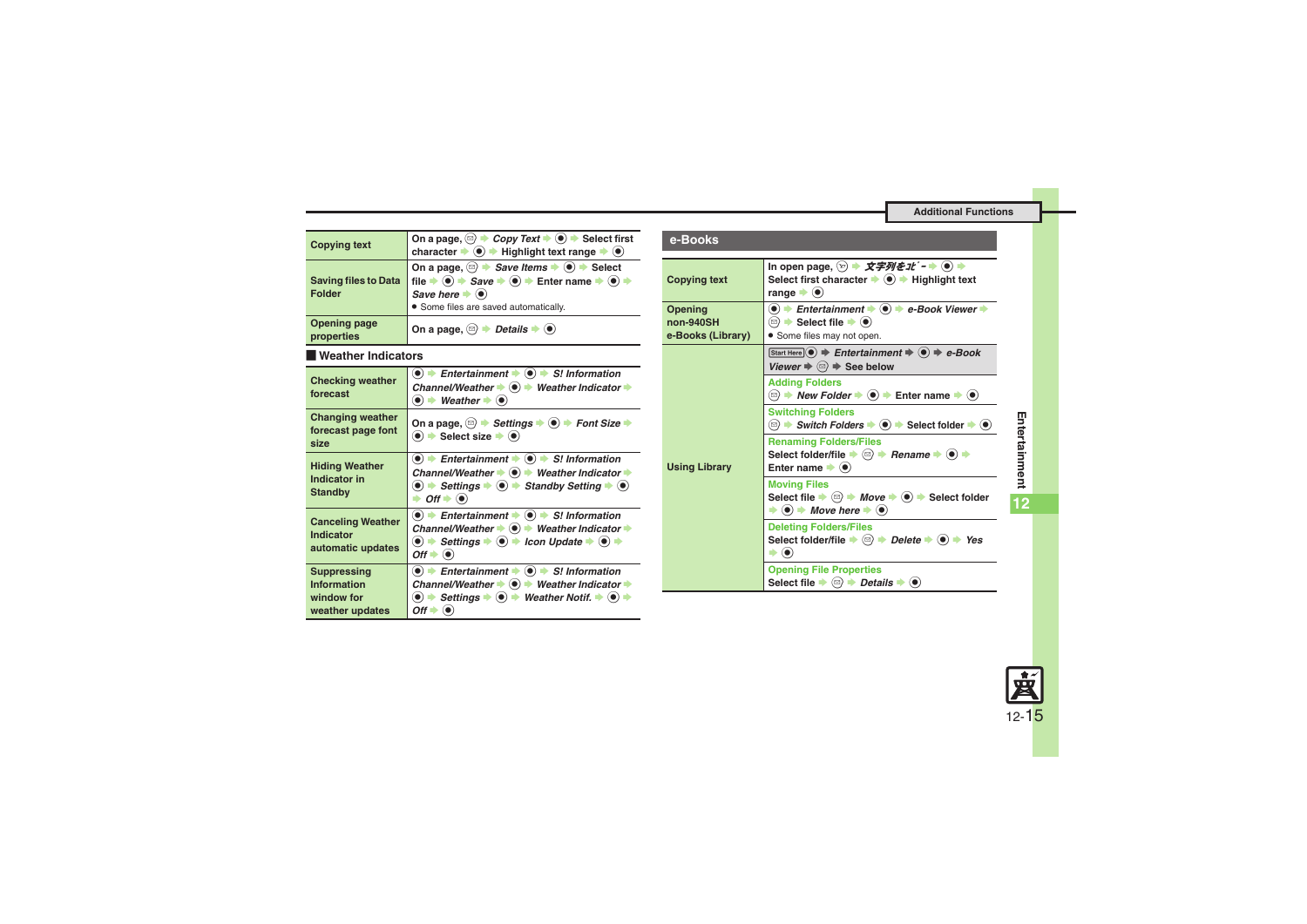#### **Additional Functions**

#### **S! Friend's Status**

#### [ **Members & Groups**

<span id="page-15-2"></span><span id="page-15-1"></span><span id="page-15-0"></span>

| <b>Adding members</b>     | $\bullet$ $\bullet$ Entertainment $\bullet$ $\bullet$ $\bullet$ S! Friend's Status<br>$\bullet$ $\bullet$ $\bullet$ Select Group $\bullet$ $\circledcirc$ $\bullet$ Add Member<br>$\Rightarrow$ (0) $\Rightarrow$ Select method $\Rightarrow$ (0) $\Rightarrow$ Select entry or<br>enter phone number $\blacktriangleright$ ( $\blacklozenge$ ) $\blacktriangleright$ Yes $\blacktriangleright$ ( $\blacklozenge$ ) |
|---------------------------|---------------------------------------------------------------------------------------------------------------------------------------------------------------------------------------------------------------------------------------------------------------------------------------------------------------------------------------------------------------------------------------------------------------------|
| <b>Deleting members</b>   | $\textcircled{\textbullet}$ $\textuparrow$ Entertainment $\textuparrowled{\textbullet}$ $\textcircled{\textbullet}$ S! Friend's<br>Status $\Rightarrow$ ( $\bullet$ ) $\Rightarrow$ $\odot$ Select Group $\Rightarrow$ Select<br>member → 2 → Registration Release → (●) →<br>$Yes + (•) + Yes + (•)$<br>· Cancellation notice is sent; deleted members cannot<br>be re-registered for 24 hours.                    |
| <b>Moving members</b>     | $\bullet$ $\bullet$ Entertainment $\bullet$ $\bullet$ $\bullet$ S! Friend's<br>Status $\Rightarrow$ ( $\bullet$ ) $\Rightarrow$ $\odot$ Select Group $\Rightarrow$ Select<br>member $\blacktriangleright$ ( $\textcircled{e}$ ) $\blacktriangleright$ Change Group $\blacktriangleright$ ( $\blacklozenge$ ) $\blacktriangleright$<br>Select target Group $\blacktriangleright$ ( $\blacklozenge$ )                 |
| <b>Renaming Groups</b>    | $\bullet$ $\rightarrow$ Entertainment $\rightarrow$ $\bullet$ $\rightarrow$ S! Friend's<br>Status $\Rightarrow$ ( $\bullet$ ) $\Rightarrow$ $\circ$ Select Group $\Rightarrow$ $\circ$ $\Rightarrow$ Edit<br>Group Name $\Rightarrow$ $\circledast$ $\Rightarrow$ Enter name $\Rightarrow$ $\circledast$                                                                                                            |
|                           | Start Here $\odot$ $\Rightarrow$ Entertainment $\Rightarrow$ $\odot$ $\Rightarrow$                                                                                                                                                                                                                                                                                                                                  |
|                           | S! Friend's Status $\Rightarrow$ $\textcircled{\ } \Rightarrow$ $\textcircled{\ } \Rightarrow$ Settings $\Rightarrow$<br>$\bullet$ $\Rightarrow$ Request Reply $\Rightarrow$ $\bullet$ $\Rightarrow$ See below                                                                                                                                                                                                      |
| <b>Rejecting requests</b> | <b>Rejecting Requests from Unsaved Numbers</b><br>Confirm if Registered $\blacktriangleright$ ( $\blacklozenge$ )<br>• Rejection notice is sent to rejected numbers automatically.                                                                                                                                                                                                                                  |

#### [ **Status & Availability**

| <b>Saving custom</b><br><b>Availability</b><br>combinations                       | $\textcircled{\textbullet}$ $\textuparrow$ Entertainment $\textuparrowled{\textbullet}$ $\textcircled{\textbullet}$ S! Friend's<br>Status $\Rightarrow$ $\circledcirc$ $\Rightarrow$ $\circledcirc$ $\Rightarrow$ Settings $\Rightarrow$ $\circledcirc$ $\Rightarrow$ Answer<br>Status $\Rightarrow$ ( $\bullet$ ) $\Rightarrow$ User Setting $\Rightarrow$ ( $\bullet$ ) $\Rightarrow$ Select<br>type $\Rightarrow$ ( $\bullet$ ) $\Rightarrow$ Select Availability $\Rightarrow$ ( $\bullet$ ) $\Rightarrow$ $\hat{y}$                                  |
|-----------------------------------------------------------------------------------|-----------------------------------------------------------------------------------------------------------------------------------------------------------------------------------------------------------------------------------------------------------------------------------------------------------------------------------------------------------------------------------------------------------------------------------------------------------------------------------------------------------------------------------------------------------|
| <b>Changing Status</b><br>Icon Pictogram or<br><b>Status Label</b><br>description | $\bullet$ $\bullet$ Entertainment $\bullet$ $\bullet$ $\bullet$ S! Friend's<br>Status $\Rightarrow$ ( $\bullet$ ) $\Rightarrow$ $\circledcirc$ $\Rightarrow$ Settings $\Rightarrow$ ( $\bullet$ ) $\Rightarrow$ Status<br>Setting $\bullet$ ( $\bullet$ ) $\bullet$ $\odot$ Select template $\bullet$ Select<br>Status $\Rightarrow$ ( $\bullet$ ) $\Rightarrow$ Status Icon $\Rightarrow$ ( $\bullet$ ) $\Rightarrow$ Select<br>Pictogram $\Rightarrow$ ( $\bullet$ ) $\Rightarrow$ Status Label $\Rightarrow$ ( $\bullet$ ) $\Rightarrow$ Enter<br>text |

#### [ **Status Templates**

<span id="page-15-7"></span><span id="page-15-6"></span><span id="page-15-5"></span>

| <b>Resetting templates</b> | Start Here $\odot$ $\Rightarrow$ Entertainment $\Rightarrow$ $\odot$ $\Rightarrow$<br>S! Friend's Status ⇒ ● ⇒ 私の状況 ⇒ ● ⇒<br>Select Status $\Rightarrow$ ( $\bullet$ ) $\Rightarrow$ See below                                                         |
|----------------------------|--------------------------------------------------------------------------------------------------------------------------------------------------------------------------------------------------------------------------------------------------------|
|                            | <b>One Template</b><br>$\odot$ Select template $\blacktriangleright$ ( $\odot$ ) $\blacktriangleright$ Reset $\blacktriangleright$ ( $\blacklozenge$ ) $\blacktriangleright$ Yes                                                                       |
|                            | <b>All Templates</b><br>$\textcircled{a}$ $\rightarrow$ Reset All $\rightarrow$ ( $\bullet$ ) $\rightarrow$ Yes $\rightarrow$ ( $\bullet$ )                                                                                                            |
| l Member Status & Notices  |                                                                                                                                                                                                                                                        |
| <b>Updating manually</b>   | $\bullet$ $\bullet$ Entertainment $\bullet$ $\bullet$ $\bullet$ S! Friend's<br>Status $\bullet$ ( $\bullet$ ) $\bullet$ $\circledcirc$ $\bullet$ Settings $\bullet$ ( $\bullet$ ) $\bullet$ Status<br>Update $\bullet$ ( $\bullet$ )                   |
| <b>Opening notices</b>     | $\bullet$ $\bullet$ Entertainment $\bullet$ $\bullet$ $\bullet$ S! Friend's<br>Status $\bullet$ ( $\bullet$ ) $\bullet$ $\circledcirc$ $\bullet$ Status Notif. List $\bullet$ ( $\bullet$ )<br>Select notice $\blacktriangleright$ ( $\blacklozenge$ ) |

<span id="page-15-4"></span><span id="page-15-3"></span>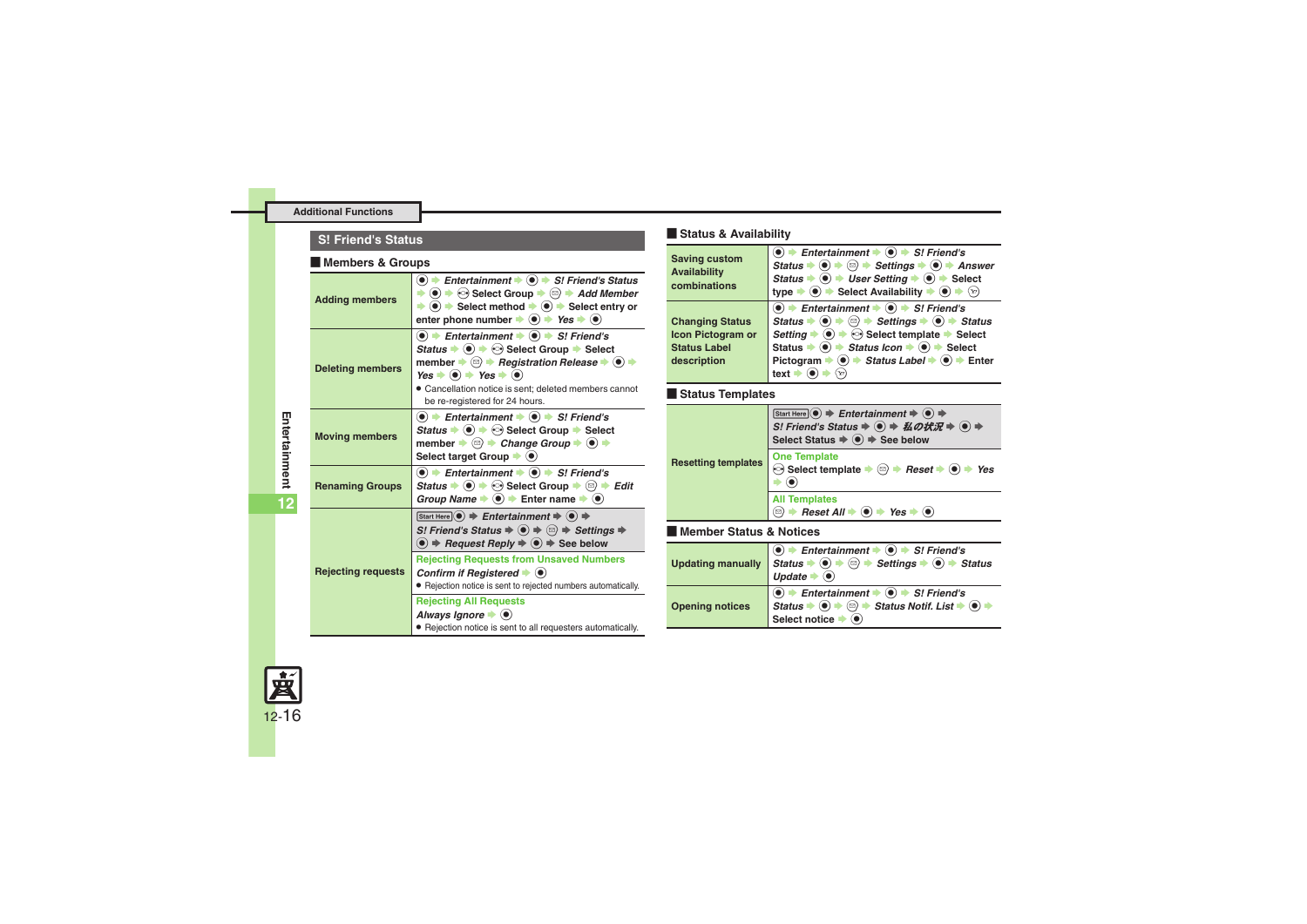#### [ **My Details**

<span id="page-16-0"></span>

| image | $\langle \bullet \rangle$ $\Rightarrow$ Entertainment $\Rightarrow$ $\langle \bullet \rangle$ $\Rightarrow$ S! Friend's Status<br>Available when your handset number is saved in |
|-------|----------------------------------------------------------------------------------------------------------------------------------------------------------------------------------|
|       | Phone Book on member's handset.                                                                                                                                                  |
|       |                                                                                                                                                                                  |

#### **S! Circle Talk**

#### [ **Member List**

<span id="page-16-2"></span><span id="page-16-1"></span>

| <b>Editing individual</b><br>members | Start Here $\left(\bullet\right) \Rightarrow$ Entertainment $\Rightarrow$ $\left(\bullet\right) \Rightarrow$ S! Circle<br>Talk $\Rightarrow$ ( $\bullet$ ) $\Rightarrow$ Select member $\Rightarrow$ $\textcircled{}}$ $\Rightarrow$ See<br>helow |
|--------------------------------------|---------------------------------------------------------------------------------------------------------------------------------------------------------------------------------------------------------------------------------------------------|
|                                      | <b>Replacing Members</b><br>$Edit \rightarrow \textcircled{\bullet} \Rightarrow \textcircled{\bullet} \Rightarrow \text{Select method} \Rightarrow \textcircled{\bullet} \Rightarrow$<br>Select entry $\blacktriangleright$ ( $\blacklozenge$ )   |
|                                      | <b>Deleting Members</b><br>Delete $\bullet$ ( $\bullet$ ) $\bullet$ Yes $\bullet$ ( $\bullet$ )                                                                                                                                                   |
| <b>Editing Groups</b>                | Start Here $\odot$ $\Rightarrow$ Entertainment $\Rightarrow$ $\odot$ $\Rightarrow$ S! Circle<br>Talk $\Rightarrow$ ( $\bullet$ ) $\Rightarrow$ Select Group $\Rightarrow$ ( $\textcircled{r}$ ) $\Rightarrow$ See below                           |
|                                      | <b>Editing Group Name/Members</b><br>$Edit \rightarrow (0) \rightarrow Select\ target \rightarrow (0) \rightarrow Edit/enter$<br>$(\mathbf{x})$                                                                                                   |
|                                      | <b>Deleting Group Members</b><br>Edit $\Rightarrow$ ( $\bullet$ ) $\Rightarrow$ Select member $\Rightarrow$ ( $\textcircled{r}$ ) $\Rightarrow$ Delete $\Rightarrow$<br>$\bullet$ $\bullet$ Yes $\bullet$ $\bullet$ $\bullet$ $\circ$             |
|                                      | <b>Deleting Groups</b><br>Delete $\bullet$ ( $\bullet$ ) $\bullet$ Yes $\bullet$ ( $\bullet$ )                                                                                                                                                    |

#### [ **Settings**

<span id="page-16-4"></span><span id="page-16-3"></span>

| <b>Disabling</b>         | Entertainment $\Rightarrow$ ( $\bullet$ ) $\Rightarrow$ S! Circle Talk $\Rightarrow$                                                  |
|--------------------------|---------------------------------------------------------------------------------------------------------------------------------------|
| Loudspeaker              | $\textcircled{e}$ $\rightarrow$ Loudspeaker $\rightarrow$ $\textcircled{e}$ $\rightarrow$ Off $\rightarrow$ $\textcircled{e}$         |
| <b>Exiting S! Circle</b> | Entertainment $\bullet$ $\bullet$ $\bullet$ S! Circle Talk $\bullet$                                                                  |
| <b>Talk for incoming</b> | $\Rightarrow$ $\textcircled{+}$ Incoming Calls $\Rightarrow$ $\textcircled{+}$ Voice Calls                                            |
| calls                    | or Video Calls $\blacktriangleright$ ( $\blacklozenge$ ) $\blacktriangleright$ Accept Calls $\blacktriangleright$ ( $\blacklozenge$ ) |

### **Blog Tool**

<span id="page-16-6"></span><span id="page-16-5"></span>

| <b>Editing entries</b>  | $\bullet$ + Entertainment $\bullet$ $\bullet$ + Blog Tool $\bullet$ $\bullet$<br>Select entry $\Rightarrow$ $\overrightarrow{E}$ dit $\Rightarrow$ $\overrightarrow{O}$ $\Rightarrow$ Select<br><b>item → ● → Edit → and A</b> $\circledcirc$ → $\circledcirc$<br>• For <b>Blog Title</b> , omit step of pressing <b>and A</b> after editing.                                           |
|-------------------------|-----------------------------------------------------------------------------------------------------------------------------------------------------------------------------------------------------------------------------------------------------------------------------------------------------------------------------------------------------------------------------------------|
| <b>Deleting entries</b> | $\textcircled{\textcolor{blue}{\bullet}}$ $\textup{E}$ ntertainment $\textup{\textcolor{blue}{\bullet}}$ $\textcircled{\textcolor{blue}{\bullet}}$ $\textup{Blog Tool}\textup{\textcolor{blue}{\bullet}}$ $\textup{\textcolor{blue}{\bullet}}$<br>Select entry $\Rightarrow$ $\textcircled{=}$ $\Rightarrow$ Delete $\Rightarrow$ $\textcircled{+}$ Yes $\Rightarrow$ $\textcircled{+}$ |